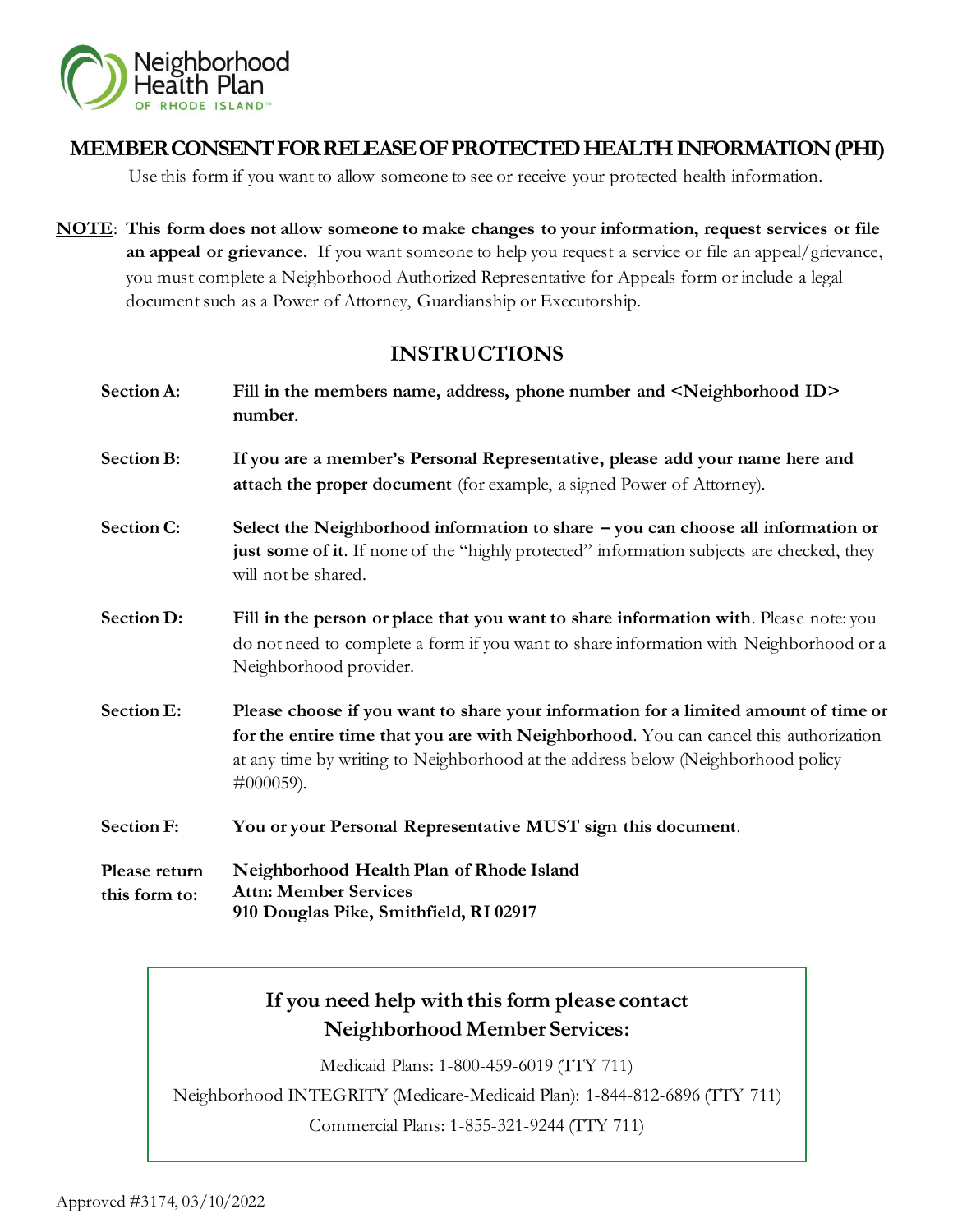

### **MEMBER CONSENT FOR RELEASE OF PROTECTED HEALTH INFORMATION (PHI)**

## **SECTION A: MEMBER INFORMATION**

This form can only be used for one member. Please submit a separate form for each member.

| <b>NAME</b>    |       | DAYTIME PHONE NUMBER |            |
|----------------|-------|----------------------|------------|
| <b>ADDRESS</b> |       |                      |            |
| <b>CITY</b>    | STATE | ZIP                  | MEMBER ID# |

#### **SECTION B: PERSONAL REPRESENTATIVE**

If you are not the member, please print your name below and then check the box that describes your relationship to the member. **Please attach proof of your relationship to the member (ex. power of attorney, guardianship, etc.).**

Print name of personal representative:

 $\Box$  **Legal guardian:** Attach guardianship documentation, which must have a court's stamp and signature.

**Power of attorney**: Attach power of attorney (must include authorization of the release of health care information)

**Executor**: Attach letter of appointment of executorship, which must have a court's stamp and signature.

## **SECTION C: INFORMATION TO BE SHARED** (check one)

 $\Box$  All information (including personal, health, address, claims, billing and medical records)

 $\Box$  Only limited information (such as for specific medical service, dates or billing details)

*(describe)*

Please check below if you would also like to include any of the following which is highly protected:

- $\Box$  Substance use records (including alcoholism)
- □ AIDS or HIV treatment records
- $\Box$  Mental health services (does not include psychotherapy notes)

#### **SECTION D: PERSON OR ORGANIZATION THAT MAY RECEIVE YOUR INFORMATION**

NOTE: Information shared with a person/organization that is not legally required to obey privacy laws is no longer protected.

Print first and last name of the person OR the most detailed name possible for an organization (for example, the name of a law office). Include the reason why you want to share your information such as "assisting in care."